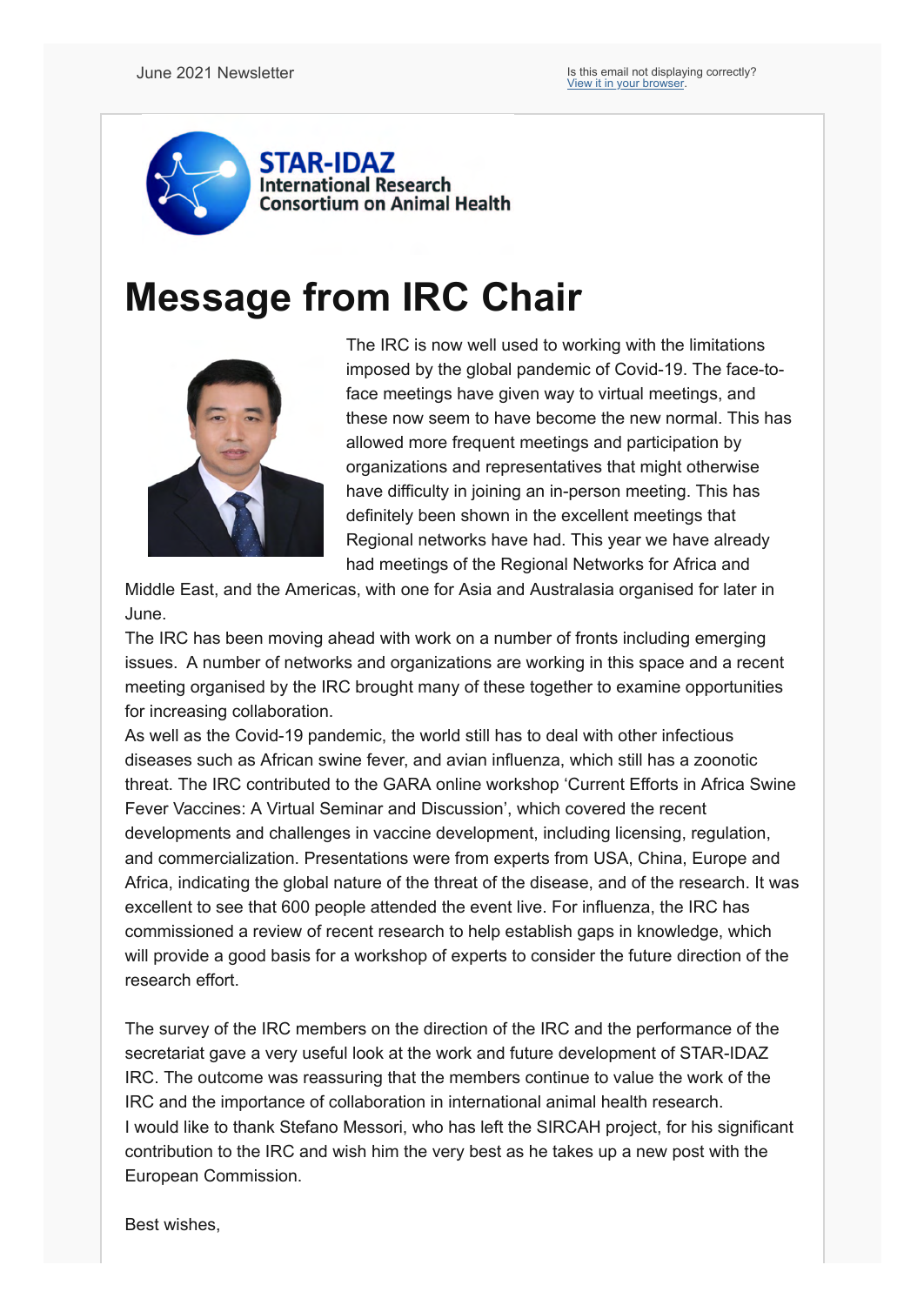### **Hong Yin**,

Director General, Lanzhou Veterinary Research Institute Chair IRC

## À **Scientific Committee**

### **Meeting 14 December 2020**

The Scientific Committee (SC), that advises the IRC, met by webinar in December 2020 to review the progress of the working groups, particularly those relating to Alternatives to Antibiotics (ATA), Vaccinology and vaccine platforms, Vector Biology, Emerging Issues, African swine fever, and influenza. The SC emphasised the importance of emerging issues, and the need for coordination in the many initiatives that are currently underway. The SC also advised on how to progress new working groups on mycoplasmas, PRDC (porcine respiratory disease complex), and mastitis.

### **Meeting 15 March 2021**

At the Scientific Committee meeting held online in March, the progress of the working groups was reviewed, focusing on emerging issues, influenza, ASF, VBD and vaccinology, with a focus on vaccine platforms. There was extensive discussion about the evolving situation regarding influenza H5 and the new strains of ASF virus that appear to be circulating, and the implications for the existing ASF roadmaps.

The Members and IRC thanked Anette Bøtner (Denmark) and Don Knowles (USA) for their commitment and contribution to the Committee since it was established, as they have decided to step down. Nominations to fill their roles on the Scientific Committee have been received and will be reviewed by the Executive Committee to select the most suitable experts.



## **IRC Executive Committee**

The IRC Executive Committee met twice in the last 6 months, on 19th January and 13th April and updated members on the status of the Network and discussed coordination of activities relating to coronavirus research, emerging issues and influenza research needs. The members considered the progress of the Global Research and Innovation Network for Coronaviruses and the projects that have been funded by the International Collaboration on Research on Animal Disease (ICRAD ERA-Net) research call. A representative from INRAE (Gwenaël Vourc'h, Deputy Director of the animal epidemiology and zoonosis research unit) gave a presentation on the **PREZODE** (Preventing Zoonotic Diseases Emergence) initiative, launched by INRAE, CIRAD and IRD, with the aim of increasing research and action capacity to prevent emergence of zoonotic diseases. A survey had been circulated, before the meeting, to give members the opportunity to provide feedback on the objectives and performance, and future direction of the IRC and Secretariat. The results of this survey, which were very supportive of the progress made, were presented to the members for comment and discussion at this meeting.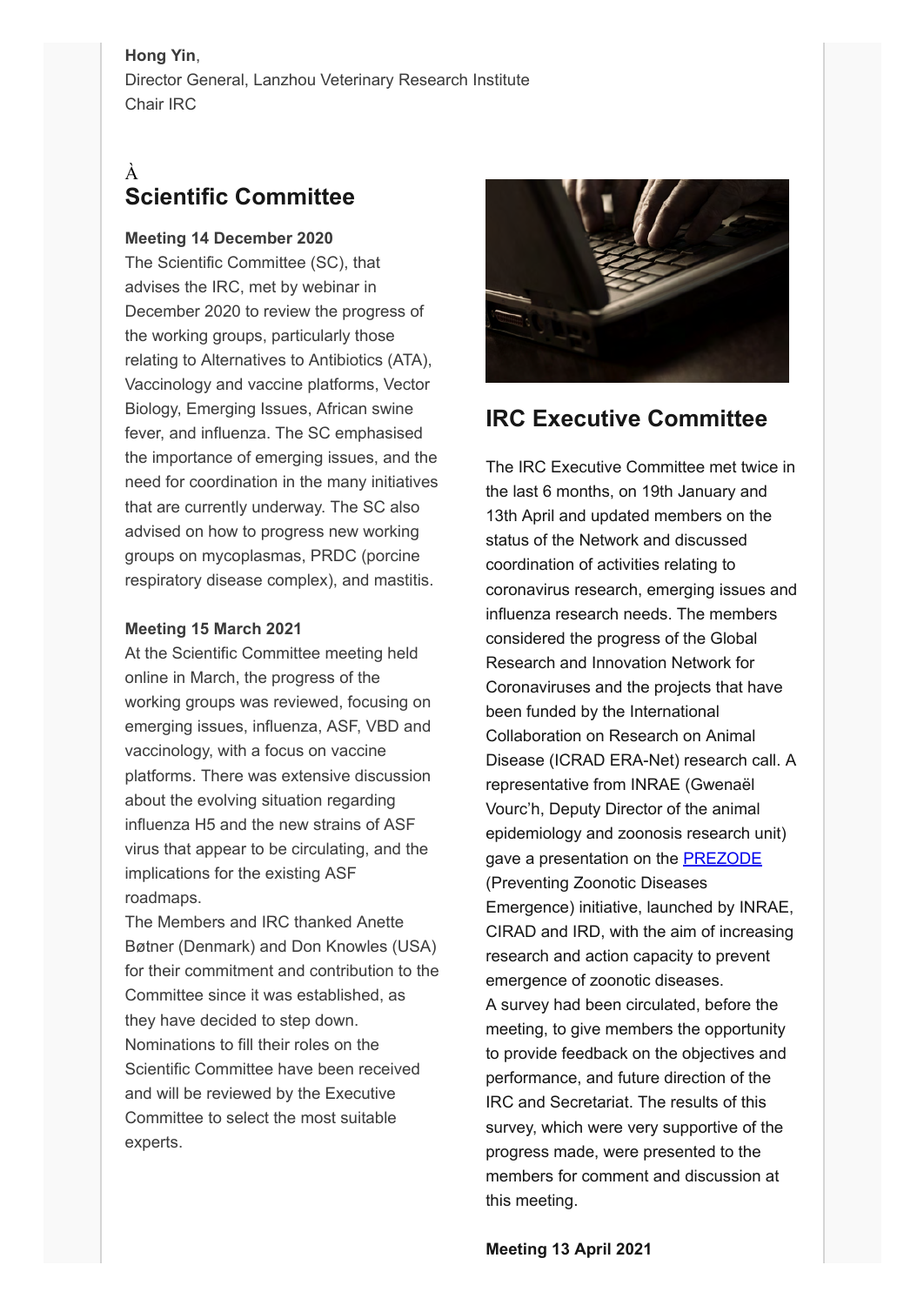

The Executive Committee met on 13th April for the members to be updated on developments relating to work on emerging issues, influenza, ASF, VBD and vaccinology, specifically vaccine platforms. The Committee was also updated on the Global Coronavirus Research and Innovation Network and work regarding UKRI-BBSRC's new Veterinary Vaccinology Strategy.

## **Asia & Australasia Regional Network**

### **16 December 2020**

The Asia and Australasia Regional Network met online in December 2020 for the first time since the meeting in Beijing in March 2019. Representatives from organisations in China, Japan, Indonesia, Malaysia, and Australia participated. The meeting enabled the participants to share information on their animal health issues and research initiatives, providing the opportunity for collaboration by highlighting the research priorities and projects in each country. Major issues in the region included ASF, FMD, avian influenza, PRRS, Peste des Petits Ruminants (PPR), tick-borne diseases, and antimicrobial resistance (AMR). The meeting also provided the opportunity to update the Network on recent IRC activities, including the 'Pandemic' webinar, ongoing Coronavirus research, vaccine platforms, diagnostics technologies, DISCONTOOLS and funding opportunities.

The next meeting of the Asia and Australasia Regional Network is planned for 22nd June 2021.



## **Influenza virus review**

Influenza still represents a significant risk to poultry and livestock, and as a potential zoonotic agent. Previous influenza research gap analyses have taken place in Georgia, USA in 2013; in 2014, OFFLU ran an exercise to update their Influenza Research Agenda and in 2015, the EU Commission looked at the research that had been carried out by projects they had funded on influenza and ran a meeting at EFSA to look at future research needs. The WHO updated their Public Health Influenza Research Agenda in late 2016, early 2017.

To identify what has been achieved by the global research initiative since the previous gap analysis in 2013 and 2014, the STAR-IDAZ IRC has commissioned a review. The review will help identify the available tools and challenges in controlling the disease. The scope of the review will include avian, swine, equine, and other influenza viruses of veterinary interest. As well as looking at published research in recent years the report will survey current projects on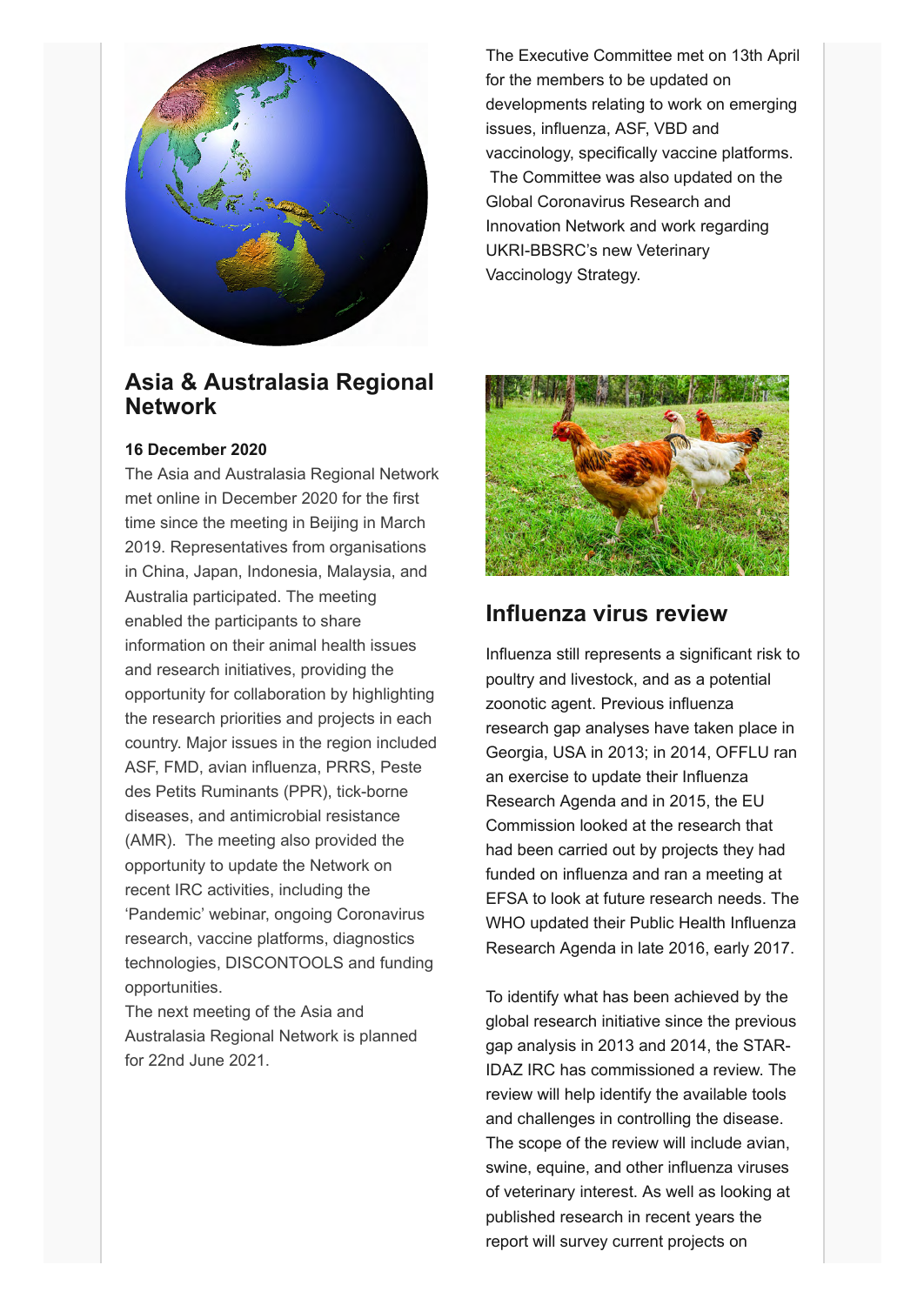

## **DISCONTOOLS Symposium announced**

The Symposium 'Filling the knowledge gaps in animal disease control' will be on Wednesday 20 October 2021, at 9.00 (CET).

The Symposium is organised by DISCONTOOLS in collaboration with STAR-IDAZ. It will celebrate the update of all DISCONTOOLS disease chapters, cover current initiatives in animal health research in Europe, and discuss future animal health research priorities to deliver on the sustainable development goals. The meeting will be physical (to be held in Brussels) and will be an ideal opportunity to re-connect with the European animal health research community in the postcovid era.

Registrations will open soon. You can leave your name [here](https://www.eventbrite.ie/e/new-date-filling-the-knowledge-gaps-in-animal-disease-control-tickets-158379424121) to receive the programme announcement.



## **ERA-NET ICRAD funding call on One Health Approach to Zoonosis**

The ERA-NET International Coordination of Research on Infectious Animal Diseases (ICRAD) will be launching the second funding call on **One Health Approach to Zoonoses Research and Innovation** in October 2021. The overall objective of this call will be to increase

influenza. The review will generate a report, which will be considered at a workshop of experts which is planned for Ames, Iowa, USA, later in the year.

## **Africa & Middle East Regional Network (AMERN)**

### **22 March 2021**

The Africa and Middle East Regional Network met virtually in March, with representatives from Algeria, Iran, Israel, Kenya, Nigeria, Senegal, South Africa, and Uganda as well as ILRI, AU-IBAR and Zoetis being represented. The Network was updated on IRC activities, including developments and activities on influenza, ASF, VBD, vaccine platform technologies and emerging issues. Country reports focused on the One Health research priorities and challenges, which included research projects on SARS-CoV-2, zoonotic diseases, antimicrobial resistance (AMR), and vectorborne diseases (VBD). Additional priorities included FMD, avian influenza, ASF, PRR, Rift Valley Fever, and brucellosis.

## **GARA webinar**

### **06 May 2021**

The Global African Swine Fever Research Alliance (GARA) aims to establish and sustain global research partnerships that will generate scientific knowledge and tools to contribute to the successful prevention, control, and where feasible eradication of African Swine Fever (ASF). In May, GARA organised and ran a webinar titled 'Current Efforts in Africa Swine Fever Vaccines: A Virtual Seminar and Discussion'. The webinar involved presentations from experts in the US, Europe, Africa, and China, which discussed the recent developments and challenges in ASF vaccines, including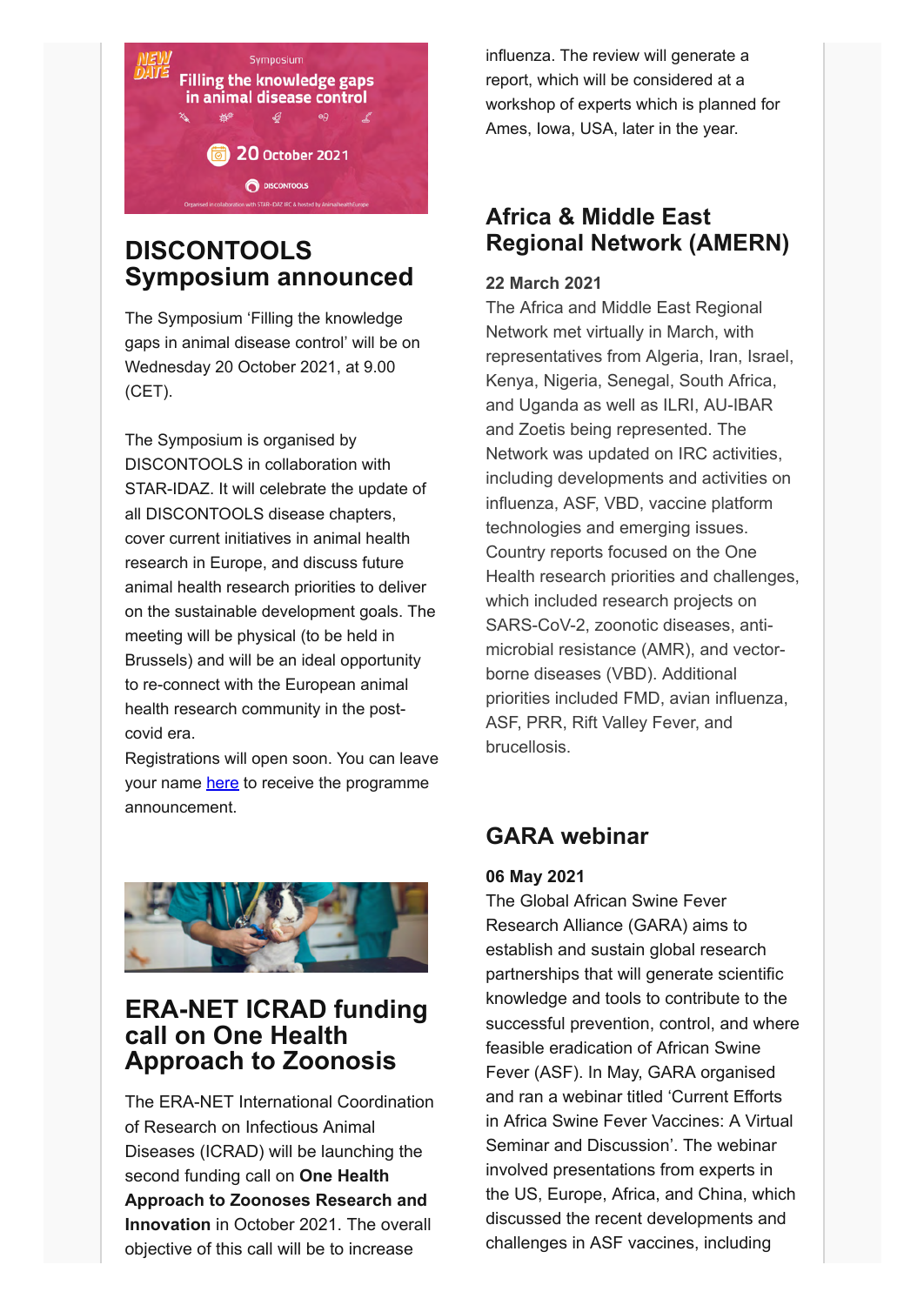preparedness to (re)-emerging zoonotic diseases and the ability to respond to zoonotic threats as well as contribute to improved animal and public health.

This will be done through; understanding (re)-emergence of pathogens with zoonotic potential, understanding animal host-pathogen interactions including the immune response, and developing detection and prevention platforms.

More information will follow in the coming months, please visit<https://www.icrad.eu/>

## **Emerging Issues**

Following recommendations from the Executive Committee, to form an Emerging Issues Working Group to coordinate responses to emerging diseases and other animal health issues, a mapping exercise was carried out to identify the different initiatives, networks and projects working in this area. This was followed by a workshop bringing together representatives from these networks and projects working in this area to share information on their activities and to discuss how the IRC could support and facilitate more cooperation and coordination in this space. The meeting was held on 1st June and provided a platform for some of the larger initiatives in this area to describe their activities and potential areas for collaboration and information sharing. The successful first meeting of these groups provided the basis for building a Working Group to take forward future collaboration on emerging issues.

licensing, regulation, and commercialization. Nearly 900 people registered for the webinar with 600 people attending the event live.

GARA's website is available [here,](https://www.ars.usda.gov/gara/) where the presentations and information about further webinars will be posted.

## **European Collaborative Working Group on European Animal Health & Welfare Research (CWG AHW)**

On 26th April, the EU Standing Committee on Agricultural Research (SCAR) Collaborative Working Group (CWG) on Animal Health and Welfare Research met virtually. This meeting included updates on ongoing projects and initiatives, as well as on SCAR, ICRAD ERA-NET and the DISARM project. There was also an update and discussion on the proposals being developed for a Partnership Animal Health and Welfare (PAHW) under Horizon Europe.



## **Vector borne diseases**

The emphasis in this area is on developing a generic roadmap for vector transmission control, develop lead

## **Vaccinology (vaccine**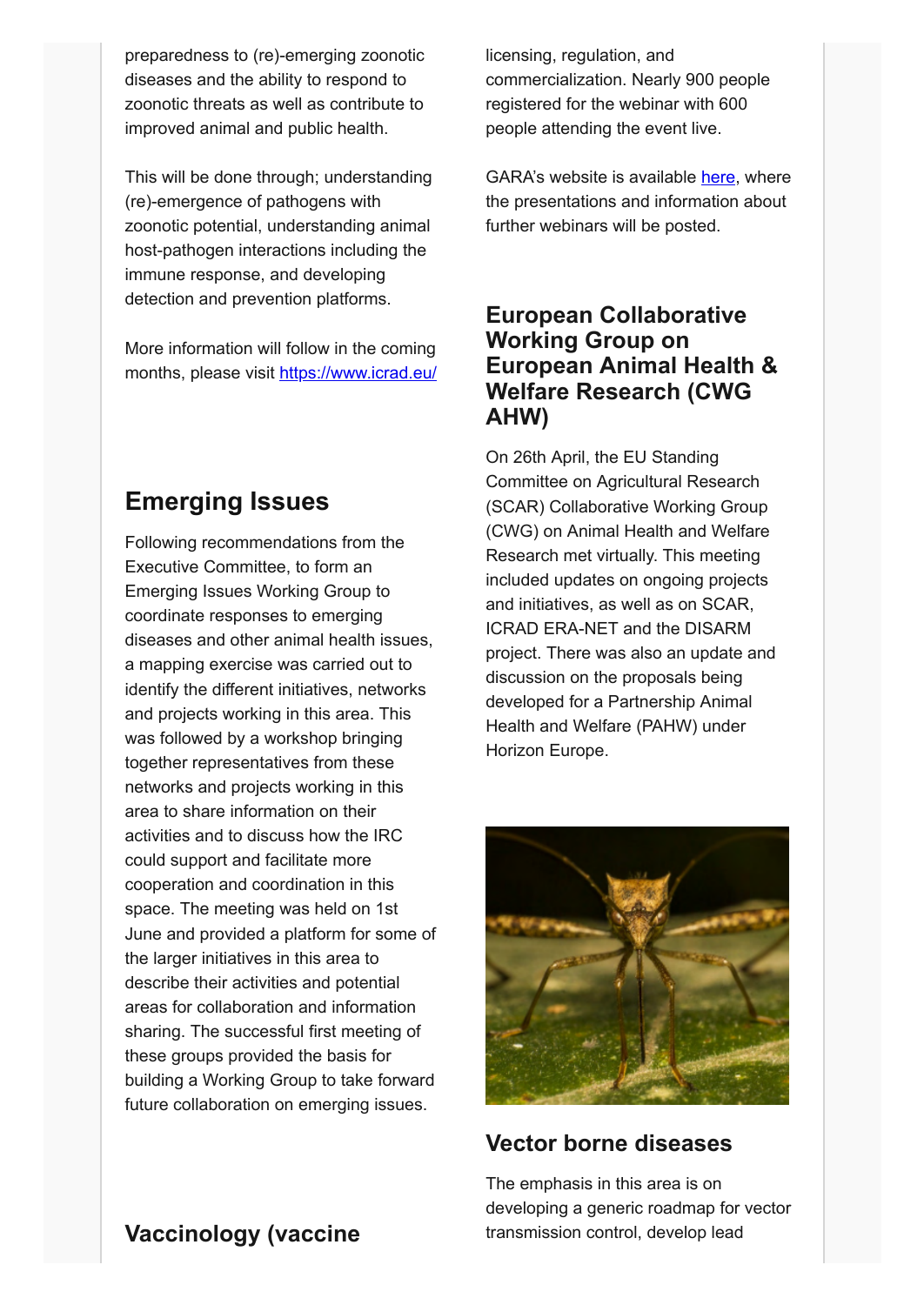## **platform technologies)**

Following the Vaccinology focus group meeting held in October 2020, and chaired by Vish Nene (ILRI), the vaccinology working group is moving forward with a literature review of the current status and attributes of various vaccine platforms. The review will be carried out by Gary Entrican from the Scientific Committee, along with Mike Francis from BioVacc. There will then be a follow up meeting with key experts working on the various technologies, along with representatives from EVI, ZAPI, CEPI and IVVN, to identify knowledge gaps that need to be addressed in order to move these platforms forward. The literature review will critically review the current literature on Vaccine Platform Technologies with direct relevance to the goals of the STAR-IDAZ IRC and to outline the different platform technologies and discuss these in relation to the different challenges for animal vaccinology (e.g. DIVA, single-shot, cost, delivery route, duration of immunity, mass vaccination). The review will also highlight the importance of One Health and consider what has been learnt from recent zoonoses and the complex interface of disease prevention and control in humans, livestock, companion animals and wildlife.



**SIRCAH News**

summaries, then identify and prioritise the research gaps. Alex Morrow and Bruno Goddeeris have developed the lead summaries, along with input from Isabel Miranda Santos, based on the major challenges, the possible solution routes, and the depending factors. The lead summaries will form the basis of discussion for the WG. A list of experts has been identified to contact about being involved in the WG. This group will discuss, add to, and edit the lead summaries and roadmaps.

The vector transmission and control roadmap does not focus on the diseases themselves, as the diseases have their own roadmaps. An important aspect the roadmap considers is the interaction between the pathogens and the vector, including considering why one species of a vector could transmit the disease while another species does not.



**Vaccinology survey**

BBSRC, on behalf of the veterinary vaccinology research funders and programme owners, are consulting the research community (including academic, funders, industrial and other researchers) on the current veterinary vaccinology research and innovation needs, as well as the future perspectives. This survey has been endorsed by SIRCAH and the consultation will help inform future veterinary vaccinology strategy.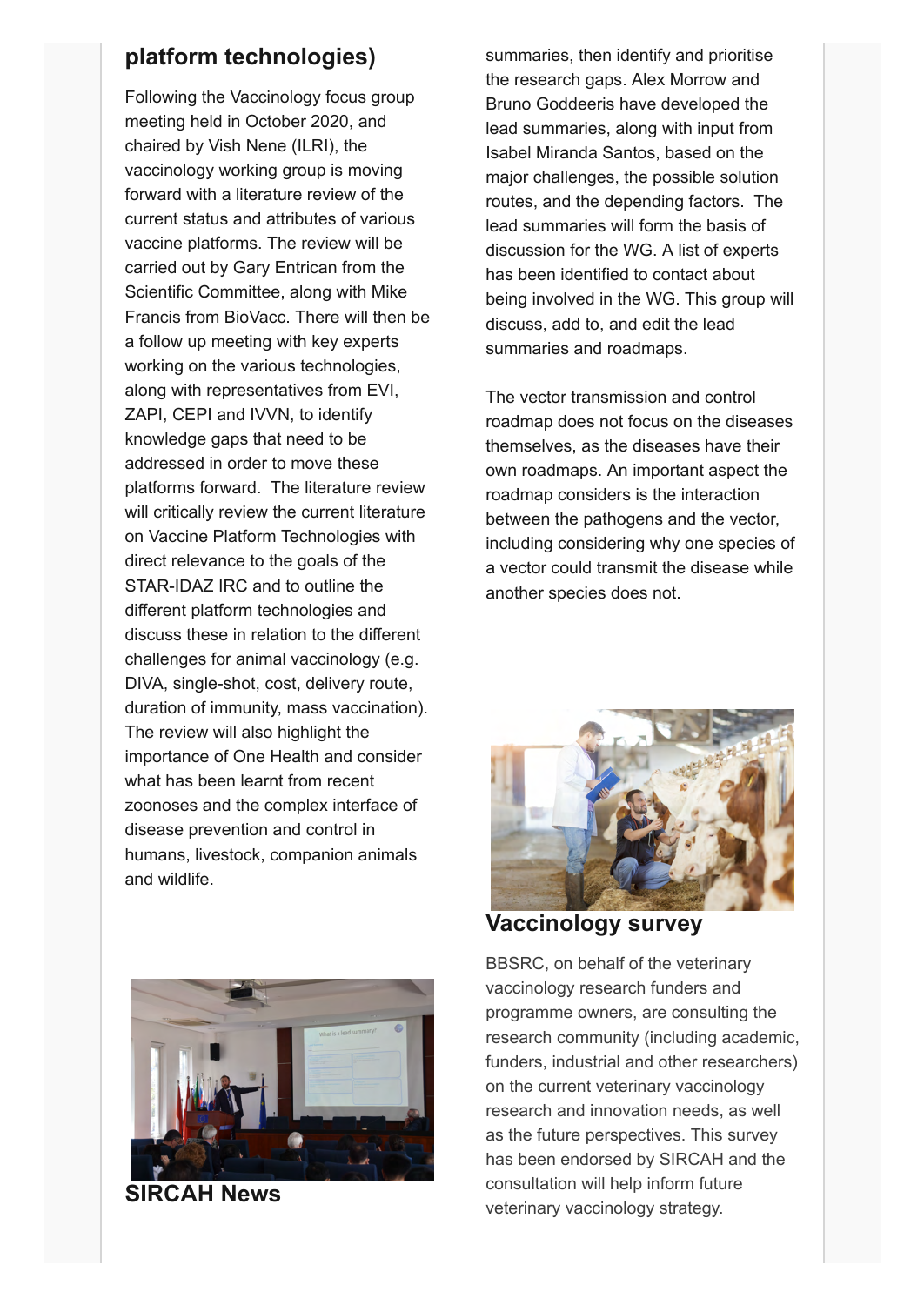Stefano Messori of the OIE, who has been a member of the Secretariat since 2016, is leaving this May to take up a position with the European Commission. We would like to thank Stefano for his major contribution to the IRC, including the annual State of the Art reports, and for taking forward the work on ASF, FMD and AMR, and for being a great colleague and friend.

We wish Stefano the very best in his new position.

## **IRC objectives and deliverables**

A review of the IRC objectives and deliverables was carried out by a questionnaire survey shared with IRC members, with the results reported to the IRC Executive Committee. The feedback through the questionnaire showed widespread support and satisfaction with the achievements and direction of the IRC, and provided valuable pointers on how the objectives can be delivered. In particular the importance of encouraging researchers to make their data open and to publish their research papers in open access publications. The importance of planning joint or coordinated activities between IRC members was emphasised, as well as encouraging members to acknowledge that their activities are aligned with the objectives of the STAR-IDAZ IRC. The results of the survey and the ExCo discussion will help determine the direction of the IRC in future. The full report will be available on the STAR-IDAZ website.

If interested in completing the survey please follow the link [here.](https://www.surveymonkey.co.uk/r/veterinaryvaccinologysurvey)



## **Coronavirus network**

The BBSRC-Defra global coronavirus research and innovation network will draw together the major global research and industry players working on veterinary and human coronaviruses to compare, contrast and advance the understanding of coronaviruses. The network aims to embrace a One Health approach to understanding coronaviruses, to facilitate research collaborations, and serve as a communication gateway for the global coronaviruses research community. As a result, it is expected that the network will stimulate increased integration of humanveterinary coronaviruses research and innovation capacity and capability, in a One health approach, as well as deepening the understanding of coronaviruses and strengthening understanding of ecologies at the animalhuman-environment interface. It is planned that it will work with STAR-IDAZ IRC and be aligned to our objectives. The network will be funded for four years with a grant of £500 000. The Network director will be based in the UK, and will work with multiple international partners. Full details are

available [here](https://www.ukri.org/opportunity/global-coronavirus-research-and-innovation-network/).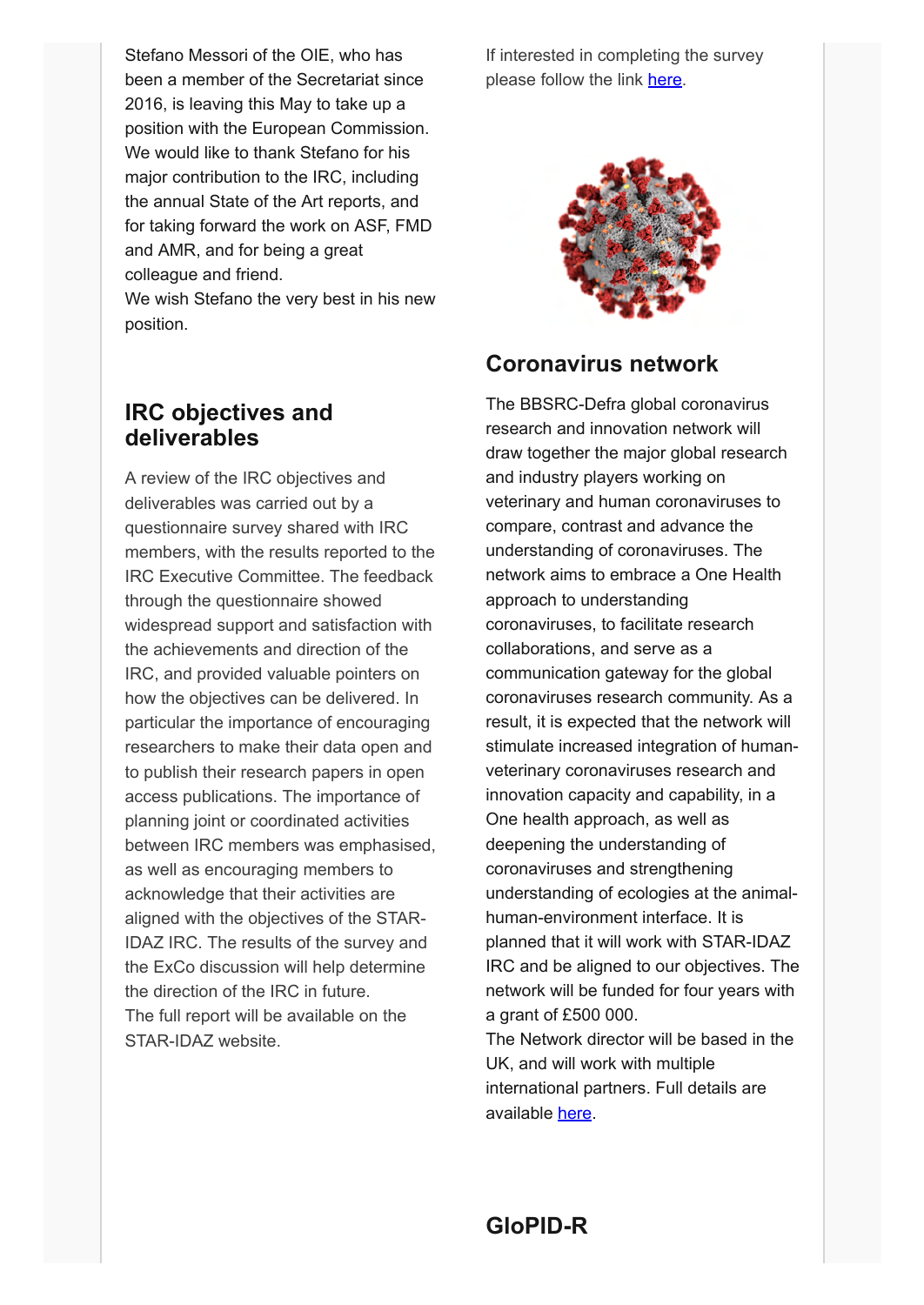

## **Americas Regional Network**

### **17 May 2021**

The Americas Regional Network met virtually on the 17th May, with representatives from Mexico, Argentina, Canada, Guadeloupe, Trinidad and Tobago, the US and CaribVET. The meeting offered the opportunity for participants to provide a brief country report on their research priorities and initiatives, with a focus on One Health research priorities in the region, particularly zoonoses, AMR, vector-borne diseases, human-livestock-wildlife interface. There was a presentation on the PREZODE initiative and an update on IRC research priorities and activities.

The Global Research Collaboration for Infectious Disease Preparedness [\(GloPID-R\)](https://www.glopid-r.org/) is an alliance that brings together research funding organizations around the world to facilitate effective and rapid research of new or re-emerging infectious disease with epidemic and pandemic potential. New outbreaks require the rapid development of diagnostics, vaccines and therapeutics as demonstrated by the Coid-19 pandemic.

STAR-IDAZ IRC met with GloPID-R in May 2021 to explore ways of collaborating and support each other in their respective work, including discussing starting a collaborative One Health working group. The next steps will be to develop ToR for the WG.

### **IRC Members**

The complete list of members is:

- 1. Danish National Veterinary Institute (DTU Vet), Denmark
- 2. National Institute of Agricultural Research (INRA), France
- 3. French Agency for Food, Environmental and Occupational Health & Safety (ANSES), France
- 4. Ministry of Health, Italy
- 5. Ministry of Agriculture, Nature and Food Quality, The Netherlands
- 6. National Institute for Agriculture and Food Research and Technology (INIA), Spain
- 7. Department for the Environment, Food and Rural Affairs (Defra), UK
- 8. Biotechnology and Biological Science Research Council (BBSRC), UK

9. Regional Consortium; Universiteit Gent (Ghent University), Université de Liège, the Federal Public Service Health, Food Chain Safety and Environment (Unit Contractual Research) and CODA-CERVA (Veterinary and Agrochemical Research Centre)

- 10. Kimron Veterinary Institute, Israel
- 11. International Livestock Research Institute (ILRI), Kenya
- 12. Tanzania Veterinary Laboratory Agency (TVLA), Tanzania

13. National Institute of Animal Health, National Agriculture and Food Research Organisation (NIAH), Japan